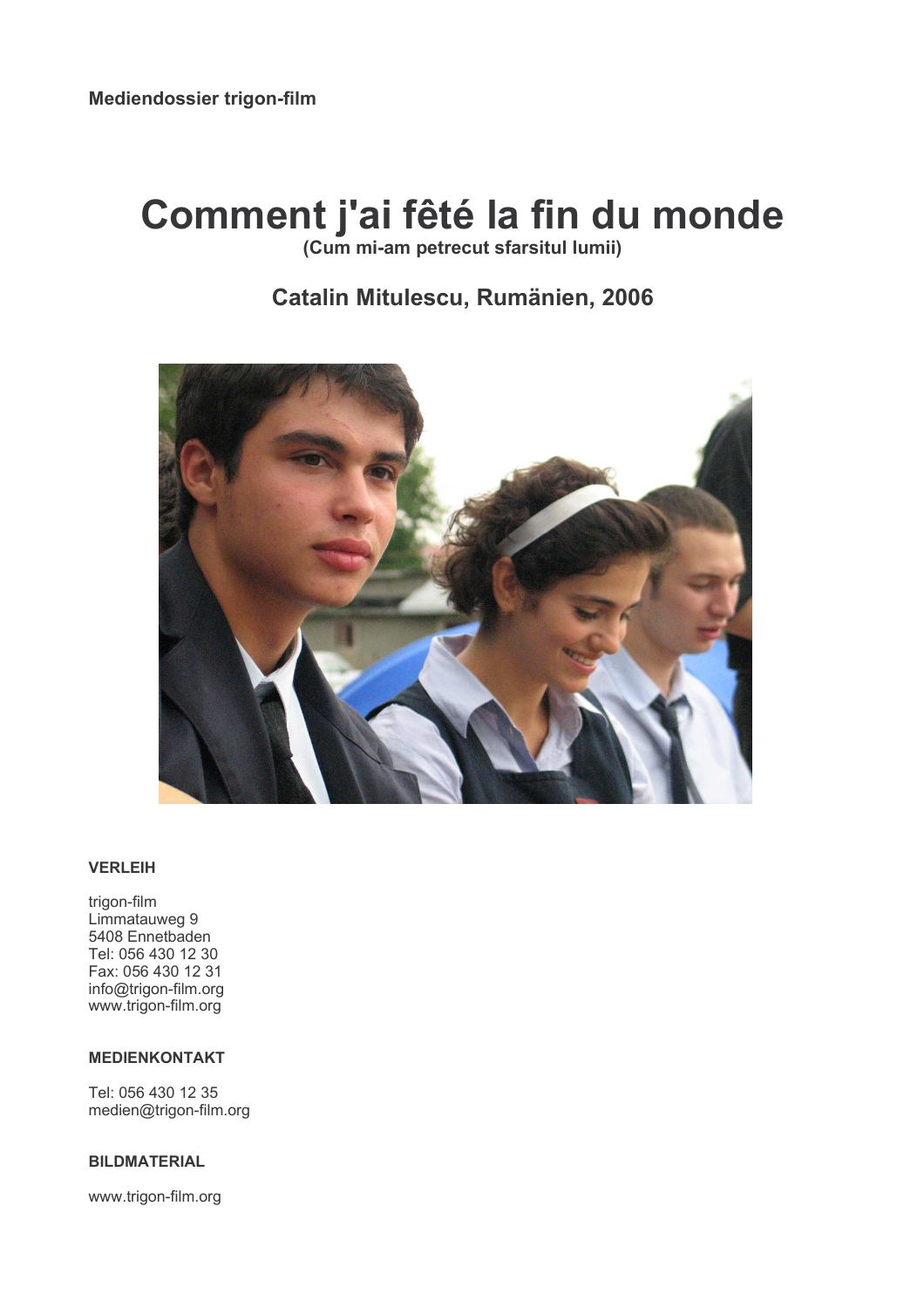# **MITWIRKENDE**

| Regie:         | Catalin Mitulescu                 |
|----------------|-----------------------------------|
| Drehbuch:      | Andreea Valean, Catalin Mitulescu |
| Kamera:        | Marius Panduru                    |
| Schnitt:       | Cristina Ionescu                  |
| Musik:         | Alexander Balanescu               |
| Produktion:    | Strada Film, Les Films Pelléas    |
| Co-Produktion: | Martin Scorsese, Wim Wenders      |
| Dauer:         | 106 Minuten                       |
| Sprache/UT:    | Rumänisch/d/f                     |

# **DARSTELLENDE**

| Eva                      | Dorotheea Petre      |
|--------------------------|----------------------|
| Lalalilu                 | Timotei Duma         |
| Tarzan                   | Marius Stan          |
| Silvica                  | Marian Stoica        |
| Vomica (Alexandru)       | <b>Ionut Becheru</b> |
| Andrei                   | Cristian Vararu      |
| Evas Vater               | Mircea Diaconu       |
| Evas Mutter              | Carmen Ungureanu     |
| Ceausica (Vomicas Vater) | Grigore Gonta        |
| Nea Titi                 | Nicolae Praida       |
| Nea Florica              | Jean Constantin      |

# **FESTIVALS & AUSZEICHNUNGEN**

Festival de Cannes 2006, Prix meilleure actrice, Un Certain Regard

Berlinale 2007 - Generation Competition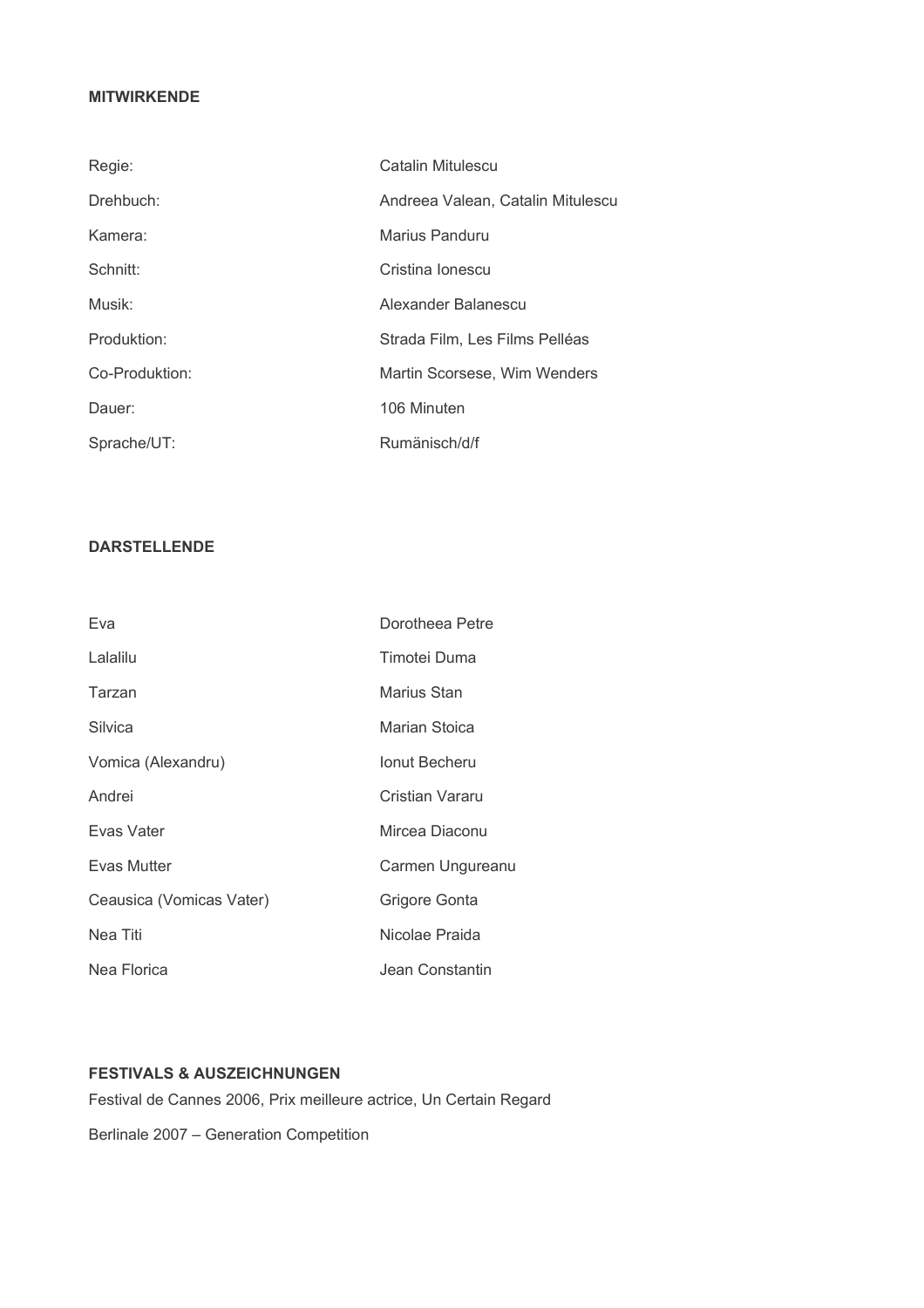#### **SYNOPSIS**

Eva lebt 1989, als der Eiserne Vorhang in Stücke zerfiel, mit ihren Eltern und dem siebenjährigen Bruder Lalalilu in einem Quartier von Bukarest. Sie ist Gymnasiastin und eine attraktive junge Frau. Als sie mit ihrem Freund Alex eine Ceasescubüste zu Brüchen bringt. wird sie in eine Umerziehungsanstalt geschickt und lernt den Dissidentensohn Andrej kennen. Gemeinsam planen sie die Flucht, während Brüderchen Lalaliu einen Anschlag auf den Staatschef im Sinn hat. Erfrischend, melancholisch und heiter.

#### Goodbye Ceausescu

Wie bringt man Geschichte ins Kino, ohne einen Historienfilm zu machen, der niemanden interessiert? Ein guter Ansatz ist sicher der, bei den Menschen zu bleiben und in ihrem Alltag. Denn letztlich wird nur dort sichtbar, was historische Ereignisse kennzeichnet oder warum es dazu kommen konnte, kommen musste. In Osteuropa zum Beispiel, am Ende der 80er Jahre im 20. Jahrhundert, ganz speziell in Rumänien, das sich aus der fortschreitenden globalen Zeitreise irgendwann davongestohlen hatte.

In seinem ersten Spielfilm greift der Rumäne Catalin Mitulescu auf eigene Erfahrungen zurück und gestaltet aus diesen ein wunderbar stimmiges Zeitbild. Etwas Altes läuft aus, etwas Neues ist noch nicht da, aber die Menschen, sie leben, sie lieben, sie träumen. Der Filmemacher hütet sich davor, die bekannten Bilder zu wiederholen oder das zu zeigen, was wir aus den Nachrichtensendungen in Erinnerung haben mögen. Im Gegenteil: Er setzt ein Stück Alltag dahinter um eine Schülerin und ihren Bruder liebevoll in Szene. So wird noch junge Vergangenheit gegenwärtig, lebendig in kleinsten Details, die den Alltag prägten, Liedern, die gesungen wurden, Mechanismen, die die Gesellschaft auf die Dauer lähmten. Das Wohltuende an diesem Abgesang auf eine serbelnde Epoche und ihre Politik: Die Menschen hatten eine Lebenslust, die ihnen Kraft gab - und Träume.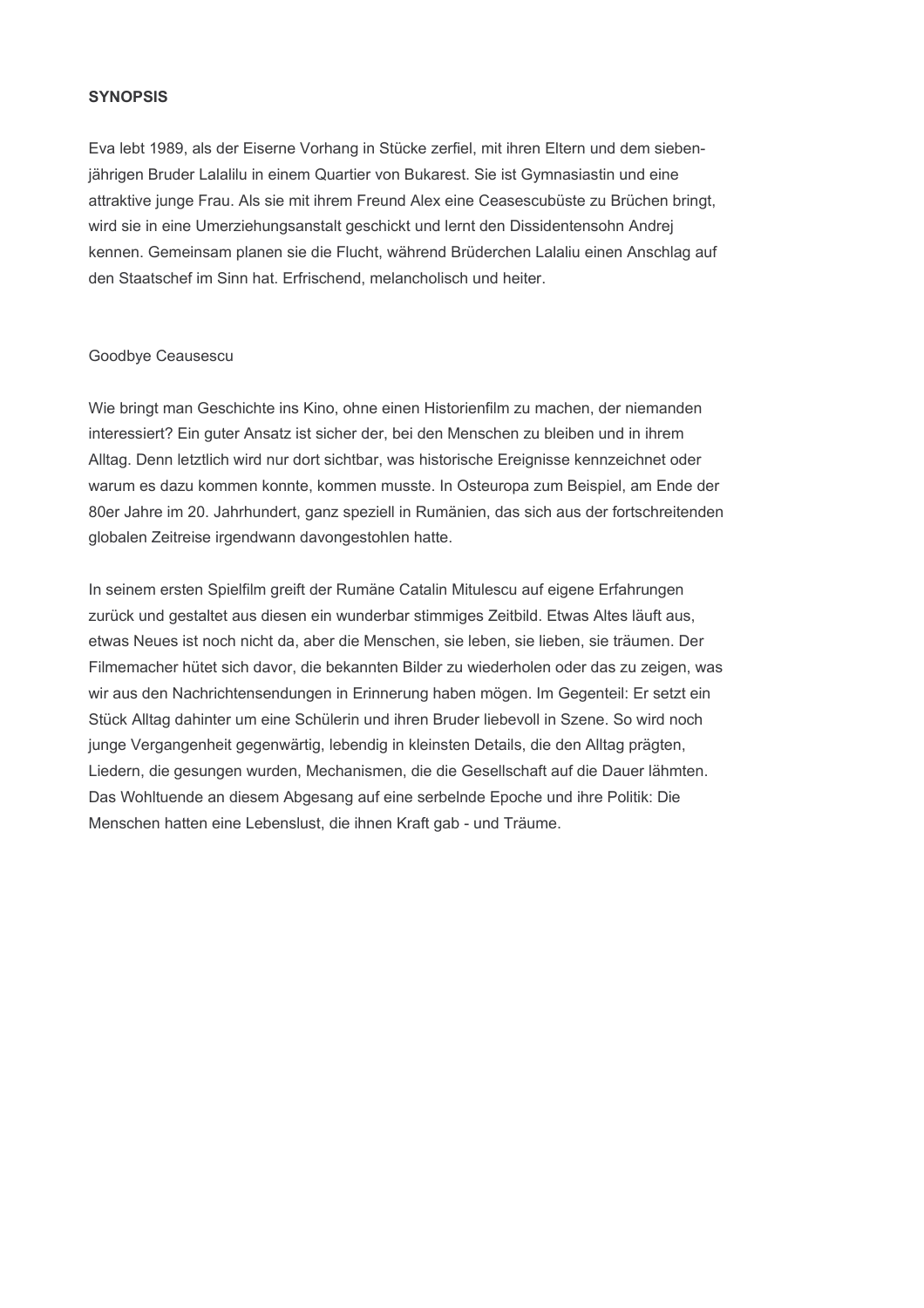# **DER REGISSEUR Catalin Mitulescu**

1972 in Bukarest geboren, hat Catalin Mitulescu zunächst Geologie studiert und drei Jahre lang in Österreich, Ungarn, Polen und Italien gelebt und gearbeitet. Nach seiner Rückkehr in die Heimat absolvierte er die Filmausbildung an der Film- und Theaterhochschule in Bukarest. Seit seinem Abschluss im Jahr 2000 drehte er mehrere ausgezeichnete Kurz- und Werbefilme sowie Clips.

# **Filmografie**

# Kurzfilme:

| 1998 | La amiaza                                                                    |
|------|------------------------------------------------------------------------------|
| 1999 | <b>Adrian Copilul Minune</b><br>Cea mai frumoasa este ana<br>Asa cum vrei tu |
| 2001 | Bucaresti – Wien (Sélection officielle, Festival de Cannes 2001)             |
| 2002 | 17 Minutes Late (Sélection officielle, Festival de Cannes 2002)              |
| 2003 | Trafic (Palme d'or du court métrage, Festival de Cannes 2004)                |

# Spielfilme:

2006 Comment j'ai fêté la fin du monde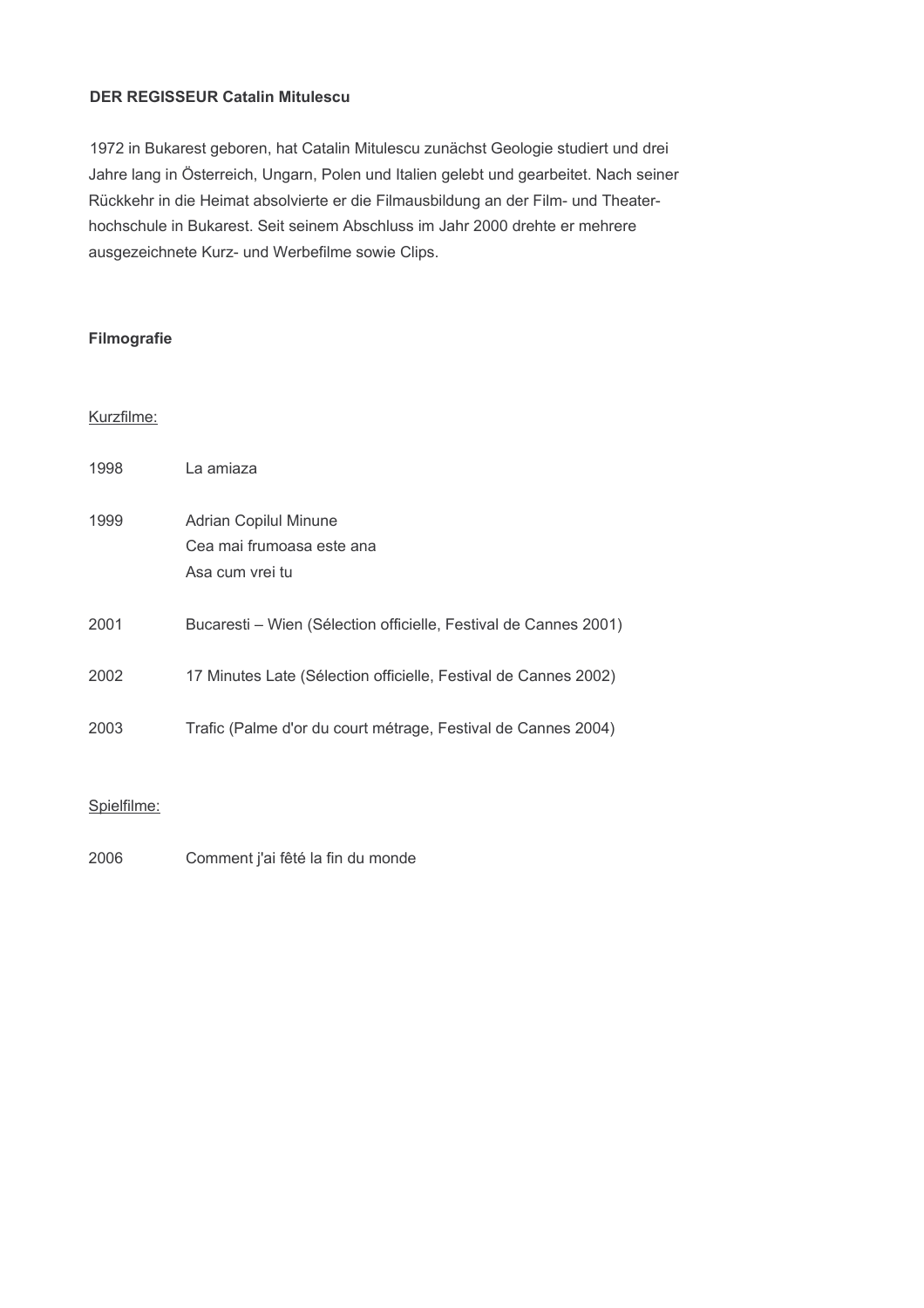#### **DARSTELLENDE**

#### Dorotheea Petre (Eva)

Absolviert das letzte Jahr an der Film- und Theaterhochschule in Bukarest. Ihr Filmdebüt gab sie mit der Hauptrolle in Ryna, dem ersten Spielfilm von Ruxandra Zenide. Für ihre Rolle in Comment j'ai fêté wurde sie in Cannes (Un Certain Regard) mit dem Preis für die beste weibliche Darstellerin ausgezeichent.

#### Mircea Diaconu (Evas Vater)

Geboren 1949. Ein in Rumänien sehr bekannter Schauspieler, der mit namhaften Regisseuren wie Nea Caranfil und Lucian Pintilie zusammenarbeitet.

#### Jean Constantin (Nea Florica)

Geboren 1928 in Constanta, blickt er auf eine sehr erfolgreiche Karriere zurück. Mit über 50 Filmen einer der bekanntesten Schauspieler in rumänischen Komödien.

# **Timotei Duma (Lalalilu)**

Besucht noch die Primarschule in Bukarest und spielt zum ersten Mal in einem Film mit.

# **Carmen Ungureanu (Evas Mutter)**

Geboren 1966, ist sie vor allem durch Theaterengagements bekannt. Auf der Leinwand war sie zu sehen in O vara de neuitat von Lucian Pintilie, der in Cannes 1994 im Wettbewerb gezeigt wurde.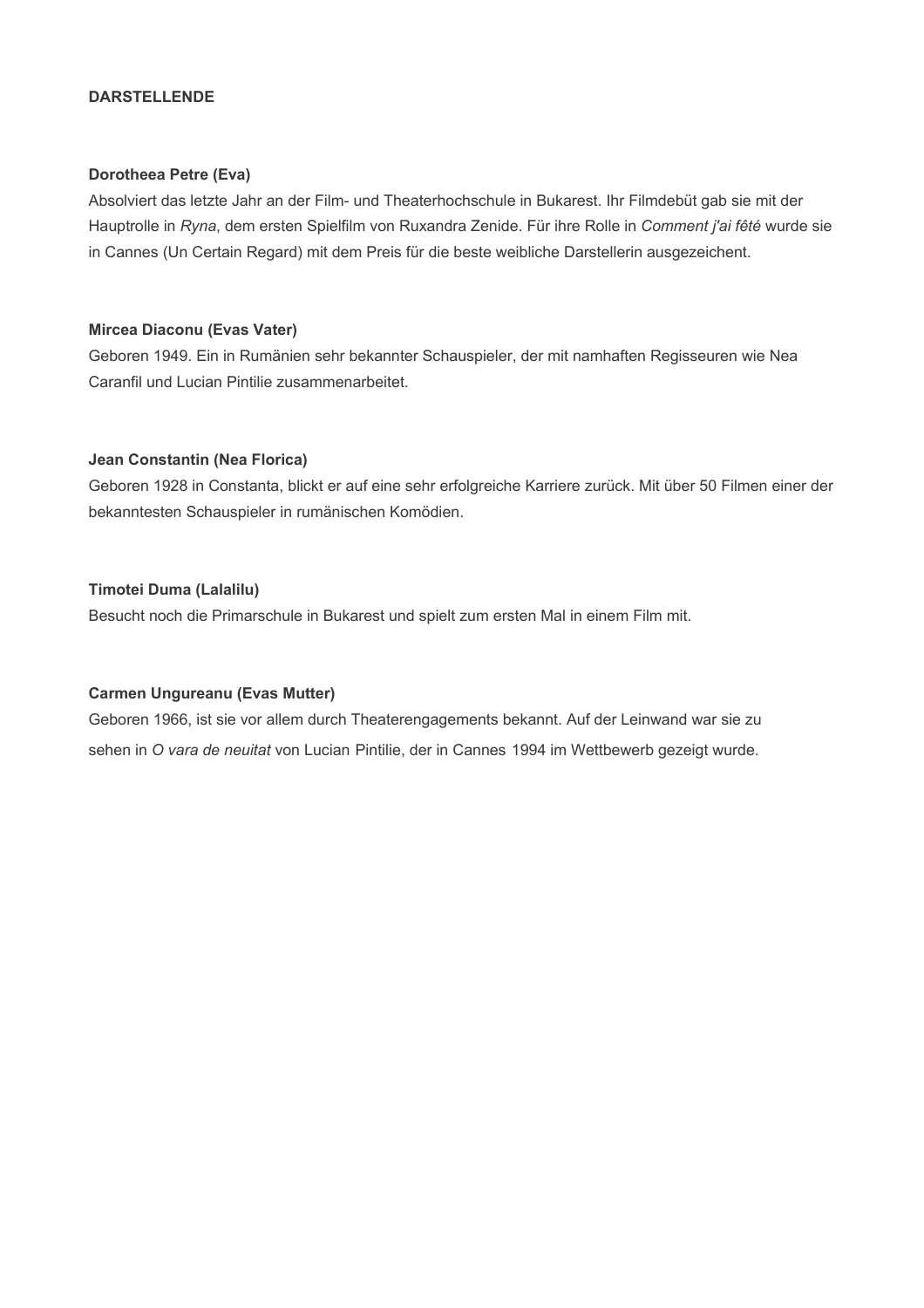#### **KOMMENTAR von Catalin Mitulescu**

Wenn ich an die Ära Ceausescu zurückdenke, kommt mir zu allererst ein Spiel in den Sinn, das ich damals mit meiner Familie spielte. Während der täglichen zwei Stunden, an denen am Fernsehen vor allem gezeigt wurde, wie Ceausescu den Tag verbrachte, sassen wir rund um den Esstisch und stellten uns vor. Ceausescu wäre gefangen genommen worden und unsere Familie wäre nun zuständig für seine Überwachung. Die erste Frage, die es zu klären galt, bezog sich auf den Ort, an dem er eingesperrt würde. Oft wars das Badezimmer. Danach überlegten wir, was wir ihm zu essen geben. Manchmal spielte mein Vater Ceausescu. Er zog sich einen alten Mantel und eine Schaffellmütze über und wurde von uns im Badezimmer eingeschlossen. Mein Bruder und ich zwangen ihn dann, einen Haufen absurder Sachen zu versprechen, indem wir ihn mit einem Stück Brot gängelten. Mein Vater ahmte Ceausescus Art zu sprechen und zu gehen hervorragend nach. Manchmal packte uns das Spiel so, dass wir kaum mehr aufhören konnten. Auch wenn mein Vater uns anflehte, ihn aus dem Badezimmer zu befreien, liessen wir ihn nicht raus. Wir erwiderten ihm, er mache uns nur vor, unser Vater zu sein, damit wir ihn befreiten ... Normalerweise endete dieses Spiel mit dem Auftauchen meiner entnervten Mutter, die uns ins Bett schickte.

Seit Ceausescus Tot sind fünfzehn Jahre vergangen. Wir leben in einer Demokratie, können in der ganzen Welt herumreisen, tragen aber die Erinnerungen und das schwere Erbe dieser Zeit immer noch in uns. Durch der Schilderung der Geschehnisse aus dem Blickwinkel einer 17-jährigen jungen Frau und ihres 7jährigen Bruders widerspiegelt mein Film die Mischung aus Melancholie und Freude, Realität und Fantasterei, die ich selber mit dieser Zeit verbinde. Comment j'ai fêté la fin du monde ist eine Tragikomödie mit einer Spur von Absurdität und Erhabenheit. Der Film bringt die Gefühle von damals zum Ausdruck und vermittelt einen Eindruck davon, was wir, unsere Generation und ich selber, in diese neue Welt hineintragen, in die wir eingetreten sind. Gleichzeitig ist der Film eine Hommage an die einen, die den Mut hatten, sich gegen die Diktatur aufzulehnen sowie an die andern, die wie unsere Eltern schwiegen und ihr Schicksal ertrugen, aus Angst, dass ihren Lieben etwas zustossen könnte.

Comment j'ai fêté la fin du monde basiert auf eigenen Erinnerungen, nährt sich aber auch aus meiner Nostalgie und meinem Glauben an diese Welt. Ich wollte keinen Dokumentarfilm drehen oder diese Zeit mit grösster historischer Präzision aufleben lassen. Auch wenn der Film stark von Realismus geprägt ist, wiederspiegelt er auch das Bild und das Gefühl, das mir von dieser besonderen Epoche geblieben ist. Wir versuchten, jene Welt im Dekor und in den Kostümen möglichst identisch zu rekonstruieren. Ich bin überzeugt, dass eine einfache Milchflasche den Duft jener Epoche ins Gedächtnis rufen kann, da sie in unserer emotionellen Erinnerung fest verankert ist, wie auch das Einkaufsnetz, von dem sich meine Mutter nie trennte, das Kunststofftischtuch in der Küche, die zerschlagene Scheibe des Trams, die behelfsmässige Heizung der Führerkabine. Das alles sind winzige aber wesentliche Details, die uns in unsere eigene Vergangenheit zurückführen. Die Geschichte spielt zwar im Jahr 1989, wir wollten aber den Eindruck von Zeitlosigkeit vermitteln. Sowohl Dekor als auch Kostüme beinhalten Elemente aus den 70-er Jahren. Bei unseren Recherchen haben wir unsere Erinnerungen mit filmischen Dokumenten aus jener Epoche verglichen. Dabei haben wir gemerkt, dass die effektive Welt farbiger gewesen war als die unserer Erinnerung. Ich wollte ein historisch befrachtetes und emotional intensives Universum schaffen, das gleichzeitig in die Geschichte und zu den Personen passt. Die Figuren erwärmen diese kühle Welt mit ihrer Lebenskraft und -freude. Der Film sollte kein simples Abbild jener vergangenen Zeiten sein und die Figuren sind da, um die Geschichte mit ihren Wünschen, Träumen und mit ihrer Energie voranzutreiben.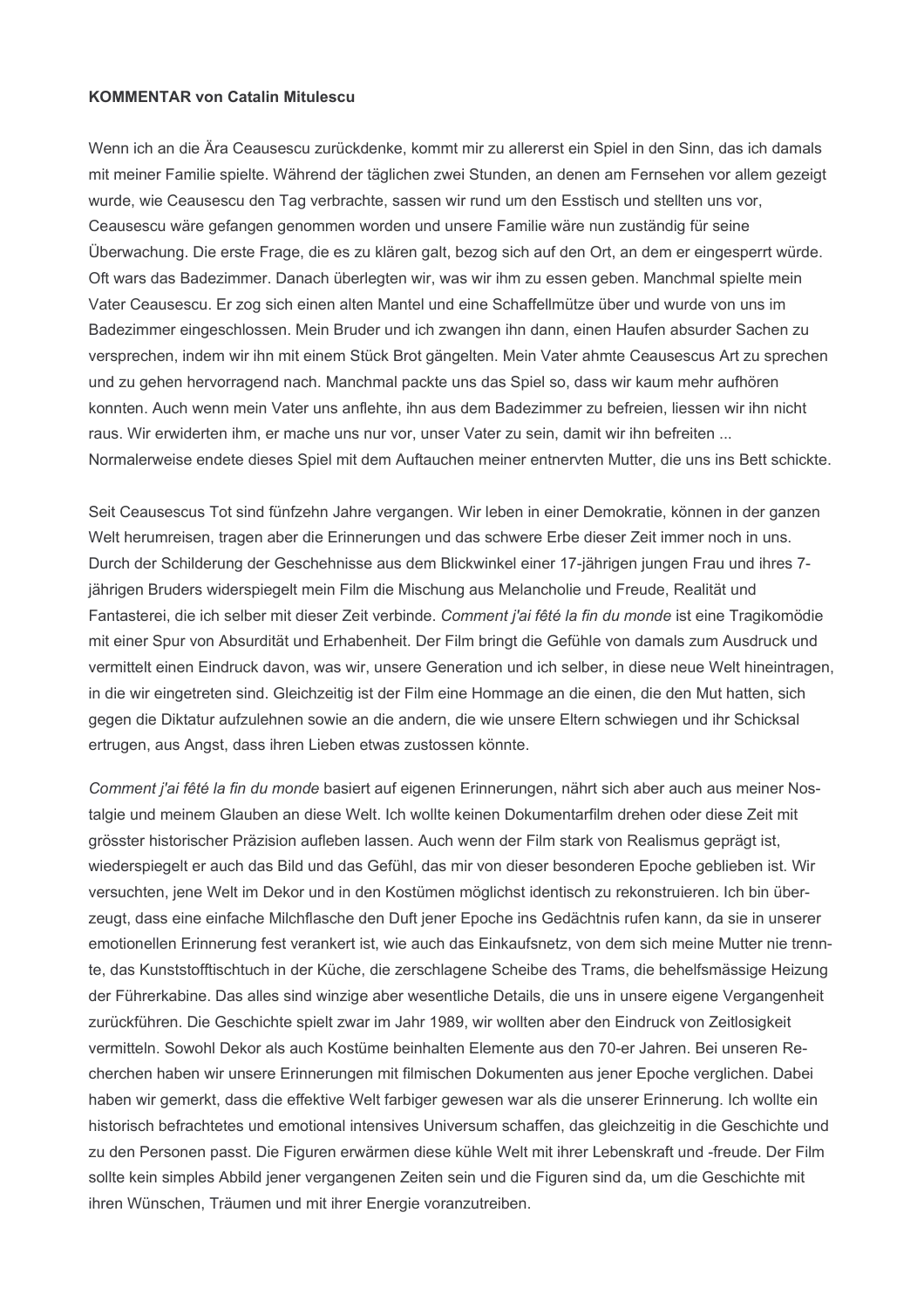# **GESCHICHTLICHE MEILENSTEINE RUMÄNIENS**

#### 1878 Unabhängigkeit Rumäniens

Rumänien wird ein Königreich. Die folgenden 30 Jahre sind geprägt von einer bisher unbekannten Stabilität. Rumänien wird zum drittstärksten Erdölförderer weltweit und zum wichtigstem Weizenproduzenten Europas. Das Eisenbahnnetz wird gebaut und 1884 ist Timisoara die erste europäische Stadt mit elektrischer Strassenbeleuchtung.

#### 1914 - 1918 Erster Weltkrieg

Rumänien wählt die Unabhängigkeit. Nach dem Tod Carols I 1914 tritt sein Nachfolger Ferdinand I der Entente bei und sichert sich die Unterstützung der Alliierten für die Vereinigung mit Transylvanien (dem damals zu Ungarn gehörigen Siebenbürgen), von der das Volk schon jahrhundertelang träumt.

# 1. Dezember 1918 Geburt des "Grossrumäniens" mit der Walachei, Moldawien und Transylvanien

(Friedensvertrag von Trianon)

Durch die Gebietsabtretungen von Russland, Österreich-Ungarn und Bulgarien verdoppeln sich die Staatsfläche und die Bevölkerung, Rumänien wird zu einem Vielvölkerstaat. Der 1. Dezember wird zum Nationalfeiertag.

# 20er- und 30er-Jahre Intellektuelles und ökonomisches Erwachen

Künstler und Intellektuelle wie Tristan Tzara, Constantin Brancusi, Mircea Eliade, Eugène Ionesco und Emil Cioran werden berühmt. Bukarest ist anerkannte Handelshauptstadt und Weltstadt.

# 1940 - 1945 Zweiter Weltkrieg

1940 annektiert die Sowjetunion Bessarabien und Nord-Bukowina, Transylvanien wird an Ungarn abgetreten. Rumänien tritt im gleichen Jahr der "Achse Rom-Berlin" bei. Rumänische Truppen kämpfen an der Seite der Deutschen gegen die Russen. Kurz vor der Niederlage der Achsenmächte marschieren russische Soldaten im August 1944 in Rumänien ein. Durch den im September 1944 unterzeichneten Waffenstillstand wird die gesamte Macht den Sowjets abgetreten.

# Ende 1946 - Anfang 1947 Die Kommunistische Partei gewinnt die Wahlen

Der König Michai I muss abdanken. Die Sowjetunion behält Bessarabien und Nord-Bukowina unter Kontrolle. Transylvanien geht Rumänien zurück.

# 30. Dezember 1947 Die "Volksrepublik Rumänien" wird ausgerufen

# 1950 Der Stalinismus setzt sich in Rumänien durch

Unter der Schirmherrschaft von Gheorghe Gheorghiu-Dej, dem Führer der rumänischen Kommunisten, wird das Land politisch, wirtschaftlich und kulturell von der Sowjetunion abhängig. Hunderttausende von Rumänen werden in Gefängnissen und Konzentrationslagern gefangen gehalten. Die 50er-Jahre sind geprägt von übermässiger Kollektivierung und forcierter Industrialisierung.